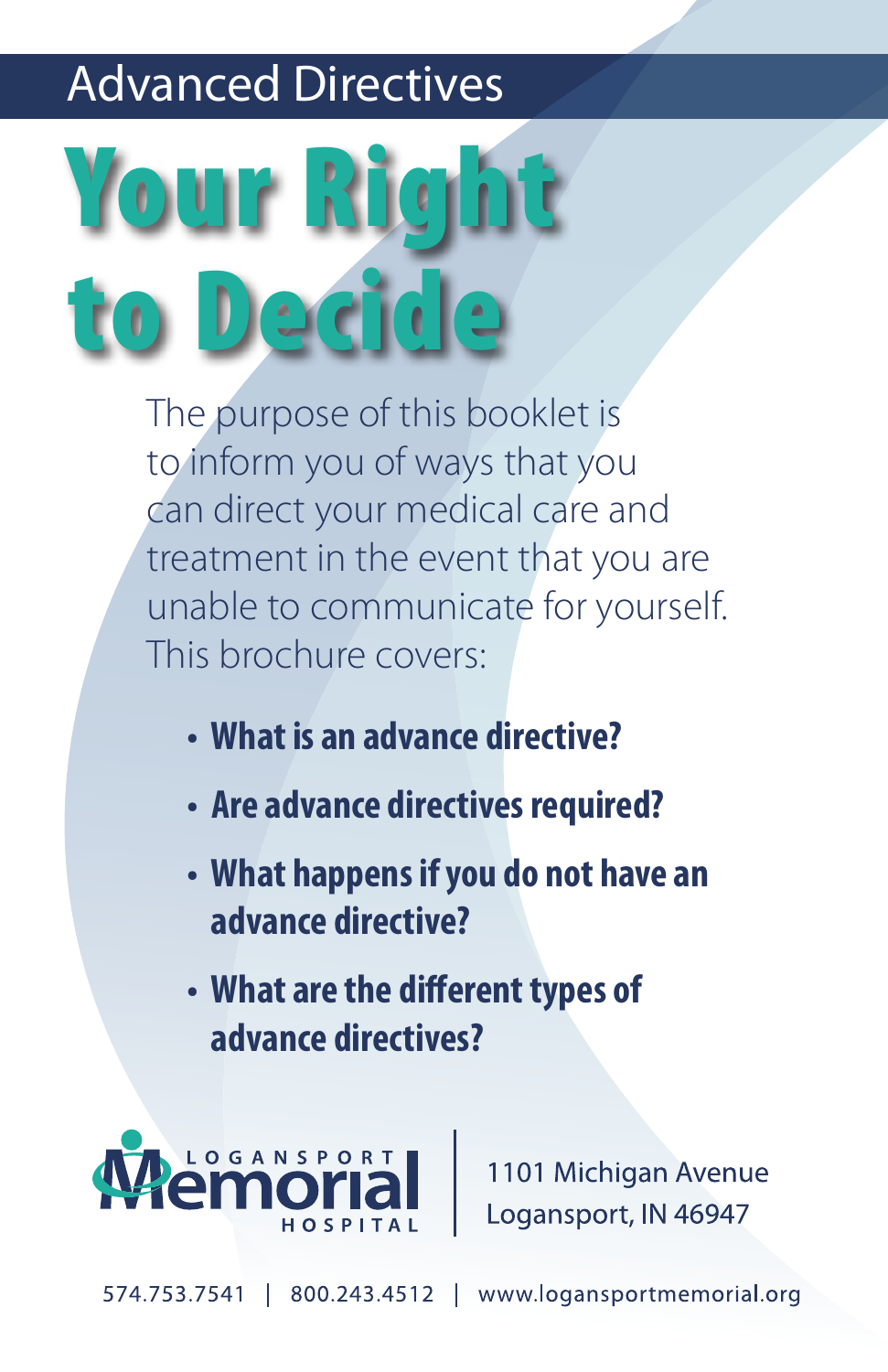#### THE IMPORTANCE OF ADVANCE DIRECTIVES

Each time you visit your physician, you make decisions regarding your personal health care. You tell your doctor (generally referred to as a "physician") about your medical problems. Your physician makes a diagnosis and informs you about available medical treatment. You then decide what treatment to accept. That process works until you are unable to decide what treatments to accept or become unable to communicate your decisions. Diseases common to aging such as dementia or Alzheimer's disease may take away your ability to decide and communicate your health care wishes. Even young people can have strokes or accidents that may keep them from making their own health care decisions. Advance directives are a way to manage your future health care when you cannot speak for yourself.

#### WHAT IS AN ADVANCE DIRECTIVE?

"Advance directive" is a term that refers to your spoken and written instructions about your future medical care and treatment. By stating your health care choices in an advance directive, you help your family and physician understand your wishes about your medical care. Indiana law pays special attention to advance directives.

Advance directives are normally one or more documents that list your health care instructions. An advance directive may name a person of your choice to make health care choices for you when you cannot make the choices for yourself. If you want, you may use an advance directive to prevent certain people from making health care decisions on your behalf.

Your advance directives will not take away your right to decide your current health care. As long as you are able to decide and express your own decisions, your advance directives will not be used. This is true even under the most serious medical conditions. Your advance directive will only be used when you are unable to communicate or when your physician decides that you no longer have the mental competence to make your own choices.

#### ARE ADVANCE DIRECTIVES REQUIRED?

Advance directives are not required. Your physician or hospital cannot require you to make an advance directive if you do not want one. No one may discriminate against you if you do not sign one. Physicians and hospitals often encourage patients to complete advance directive documents. The purpose of the advance directive is for your physician to gain information about your health care choices so that your wishes can be followed. While completing an advance directive provides guidance to your physician in the event that you are unable to communicate for yourself, you are not required to have an advance directive.

#### WHAT HAPPENS IF YOU DO NOT HAVE AN ADVANCE DIRECTIVE?

If you do not have an advance directive and are unable to choose medical care or treatment, Indiana law decides who can do this for you. Indiana Code § 16-36 allows any member of your immediate family (meaning your spouse, parent, adult child, brother, or sister) or a person appointed by a court to make the choice for you. If you cannot communicate and do not have an advance directive, your physician will try to contact a member of your immediate family. Your health care choices will be made by the family member that your physician is able to contact.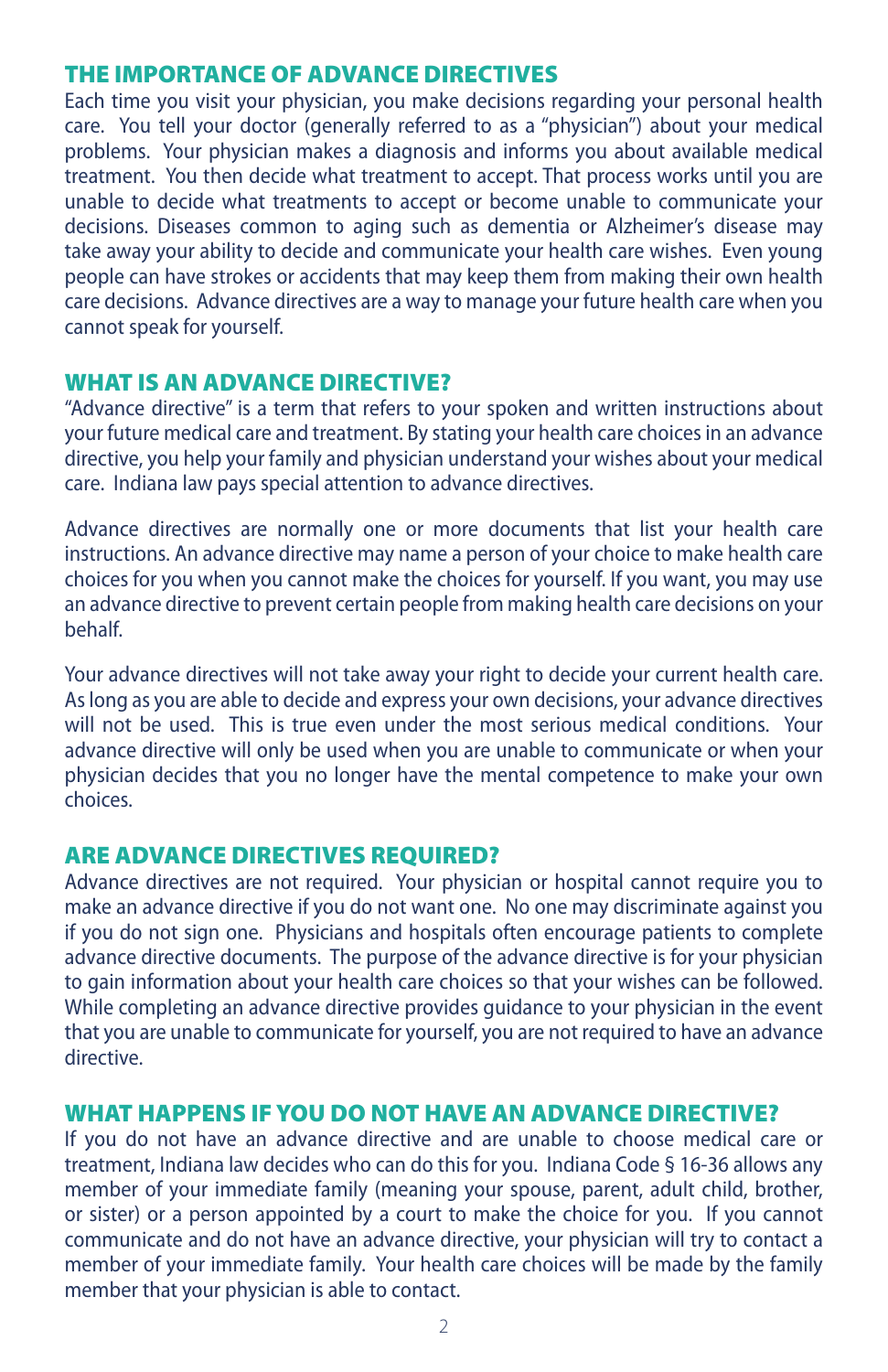# WHAT TYPES OF ADVANCE DIRECTIVES ARE RECOGNIZED IN INDIANA?

- Talking directly to your physician and family
- Organ and tissue donation
- Health care representative
- Living Will Declaration or Life-Prolonging Procedures Declaration
- Psychiatric advance directives
- Out of Hospital Do Not Resuscitate Declaration and Order
- Physician Orders for Scope of Treatment (POST)
- Power of Attorney

#### TALKING TO YOUR PHYSICIAN AND FAMILY

One of the most important things to do is to talk about your health care wishes with your physician. Your physician can follow your wishes only if he or she knows what your wishes are. You do not have to write down your health care wishes in an advance directive. By discussing your wishes with your physician, your physician will record your choices in your medical chart so that there is a record available for future reference. Your physician will follow your verbal instructions even if you do not complete a written advance directive. Solely discussing your wishes with your physician, however, does not cover all situations. Your physician may not be available when choices need to be made. Other health care providers would not have a copy of the medical records maintained by your physician and therefore would not know about any verbal instructions given by you to your physician. In addition, spoken instructions provide no written evidence and carry less weight than written instructions if there is a disagreement over your care. Writing down your health care choices in an advance directive document makes your wishes clear and may be necessary to fulfill legal requirements.

If you have written advance directives, it is important that you give a copy to your physician. He or she will keep it in your medical chart. If you are admitted to a hospital or health facility, your physician will write orders in your medical chart based on your written advance directives or your spoken instructions. For instance, if you have a fatal disease and do not want cardiopulmonary resuscitation (CPR), your physician will need to write a "do not resuscitate" (DNR) order in your chart. The order makes the hospital staff aware of your wishes. Because most people have several health care providers, you should discuss your wishes with all of your providers and give each provider a copy of your advance directives.

It is difficult to talk with family about dying or being unable to communicate. However, it is important to talk with your family about your wishes and ask them to follow your wishes. You do not always know when or where an illness or accident will occur. It is likely that your family would be the first ones called in an emergency. They are the best source of providing advance directives to a health care provider.

#### ORGAN AND TISSUE DONATION

Increasing the quality of life for another person is the ultimate gift. Donating your organs is a way to help others. Making your wishes concerning organ donation clear to your physician and family is an important first step. This lets them know that you wish to be an organ donor. Organ donation is controlled by the Indiana Uniform Anatomical Gift Act found at Indiana Code § 29-2-16.1. A person that wants to donate organs may include their choice in their will, living will, on a card, or other document. If you do not have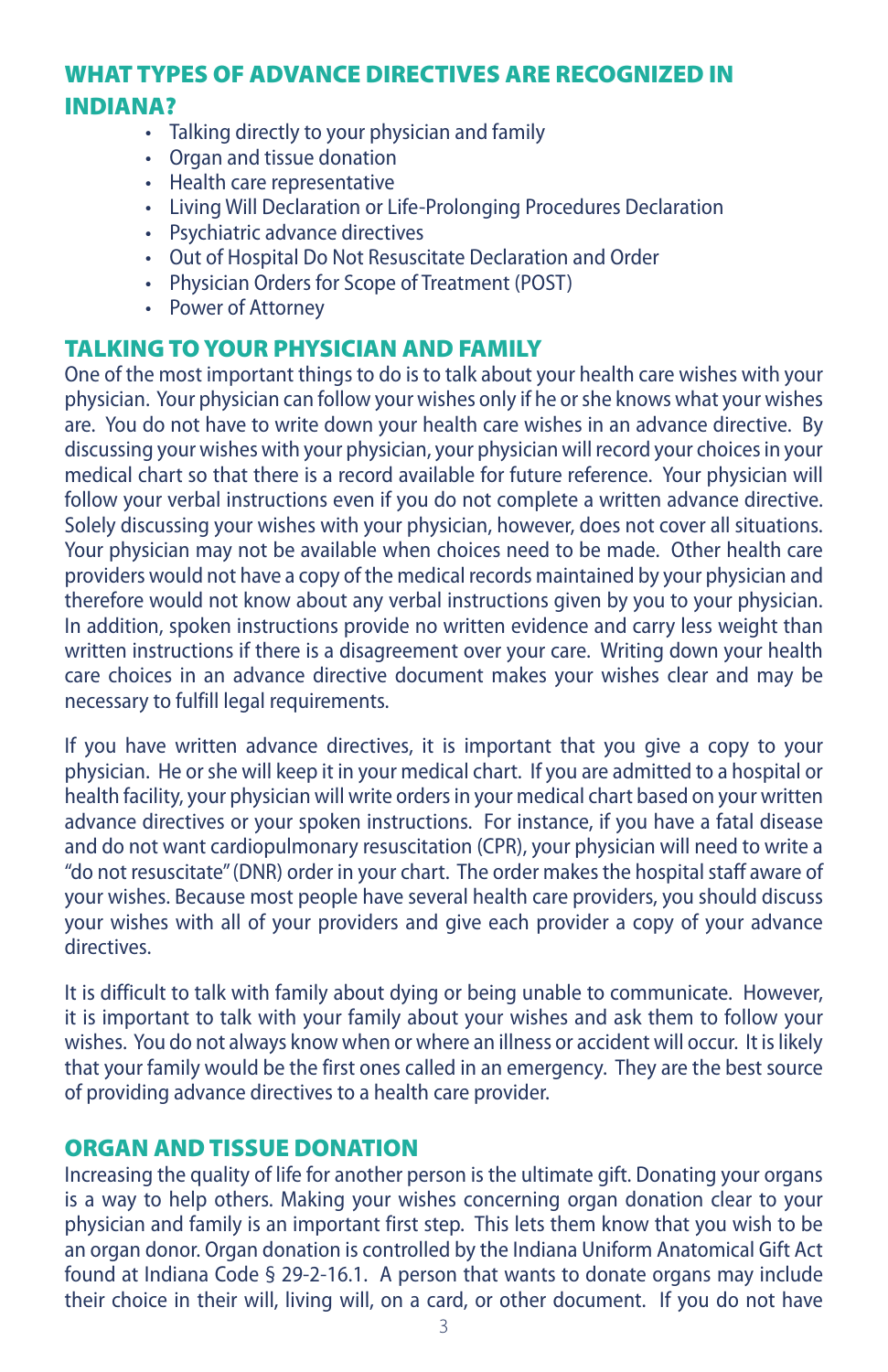a written document for organ donation, someone else will make the choice for you. A common method used to show that you are an organ donor is making the choice on your driver's license. When you get a new or renewed license, you can ask the license branch to mark your license showing you are an organ donor.

## HEALTH CARE REPRESENTATIVE

A "health care representative" is a person you choose to receive health care information and make health care decisions for you when you cannot. To choose a health care representative, you must fill out an appointment of health care representative document that names the person you choose to act for you. Your health care representative may agree to or refuse medical care and treatments when you are unable to do so. Your representative will make these choices based on your advance directive. If you want, in certain cases and in consultation with your physician, your health care representative may decide if food, water, or respiration should be given artificially as part of your medical treatment.

Choosing a health care representative is part of the Indiana Health Care Consent Act, found at Indiana Code § 16-36-1. The advance directive naming a health care representative must be in writing, signed by you, and witnessed by another adult. Because these are serious decisions, your health care representative must make them in your best interest. Indiana courts have made it clear that decisions made for you by your health care representative should be honored.

# LIVING WILL

A "living will" is a written document that puts into words your wishes in the event that you become terminally ill and unable to communicate. A living will is an advance directive that lists the specific care or treatment you want or do not want during a terminal illness. A living will often includes directions for CPR, artificial nutrition, maintenance on a respirator, and blood transfusions. The Indiana Living Will Act is found at Indiana Code § 16-36-4. This law allows you to write one of two kinds of advance directive.

**Living Will Declaration:** This document is used to tell your physician and family that life - prolonging treatments should not be used so that you are allowed to die naturally. Your living will does not have to prohibit all life-prolonging treatments. Your living will should list your specific choices. For example, your living will may state that you do not want to be placed on a respirator but that you want a feeding tube for nutrition. You may even specify that someone else should make the decision for you.

**Life-Prolonging Procedures Declaration:** This document is the opposite of a living will. You can use this document if you want all life-prolonging medical treatments used to extend your life.

Both of these documents can be canceled orally, in writing, or by destroying the declaration yourself. The cancellation takes effect only when you tell your physician. For either of these documents to be used, there must be two adult witnesses and the document must be in writing and signed by you or someone that has permission to sign your name in your presence.

# PSYCHIATRIC ADVANCE DIRECTIVE

Any person may make a psychiatric advance directive if he/she has legal capacity. This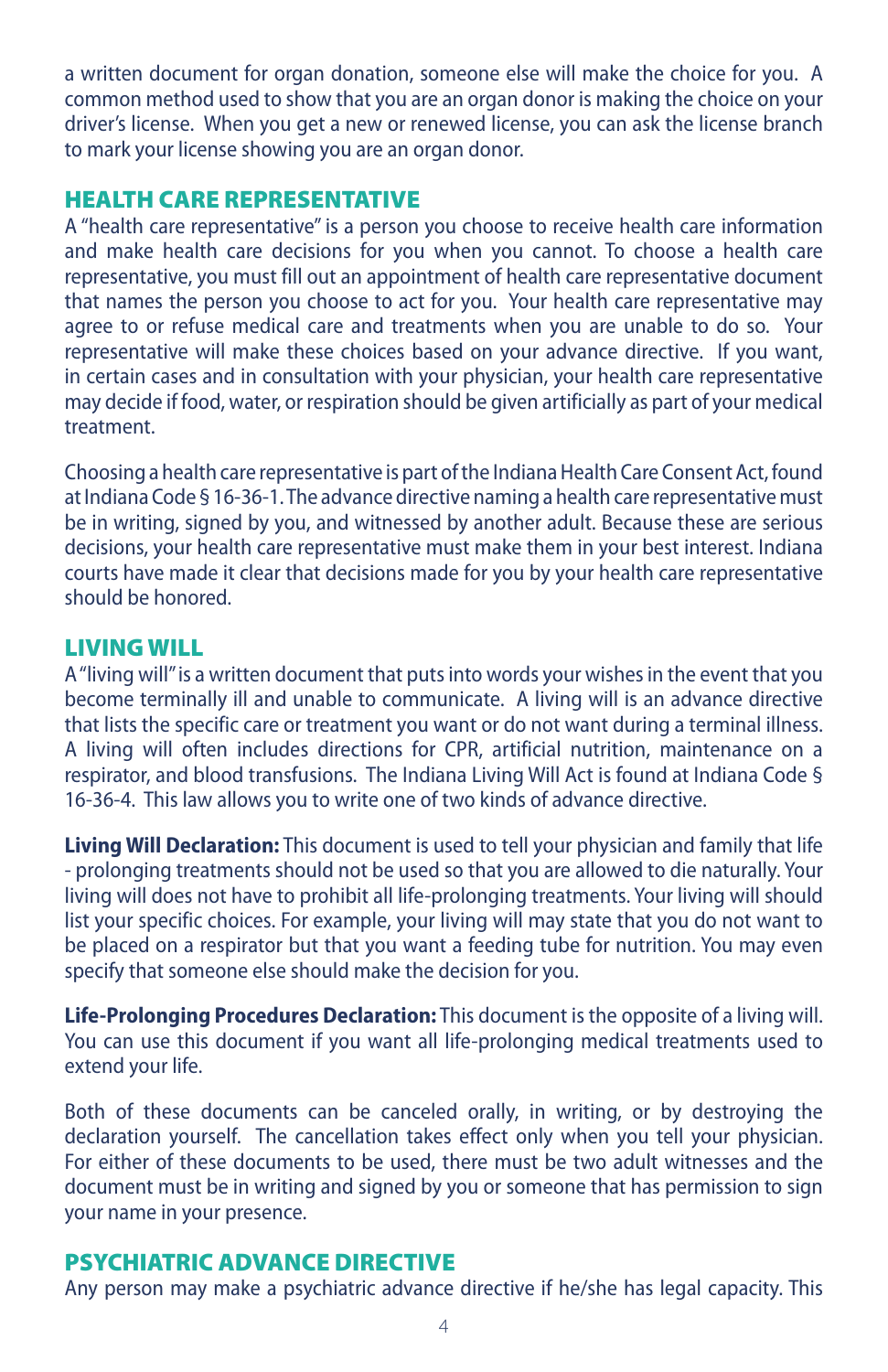written document expresses your preferences and consent to treatment measures for a specific diagnosis. The directive sets forth the care and treatment of a mental illness during periods of incapacity. This directive requires certain items in order for the directive to be valid. Indiana Code § 16-36-1.7 provides the requirements for this type of advance directive.

### OUT OF HOSPITAL DO NOT RESUSCITATE DECLARATION AND ORDER

In a hospital, if you have a terminal condition and you do not want CPR, your physician will write a "do not resuscitate" order in your medical chart. If you are not in a hospital when an emergency occurs, the emergency medical personnel or the hospital where you are sent likely would not have a physician's order to implement your directives. For situations outside of a hospital, the Out of Hospital Do Not Resuscitate Declaration and Order is used to state your wishes. The Out of Hospital Do Not Resuscitate Declaration and Order is found at Indiana Code § 16-36-5.

The law allows a qualified person to say they do not want CPR given if the heart or lungs stop working in a location that is not a hospital. This declaration may override other advance directives. The declaration may be canceled by you at any time by a signed and dated writing, by destroying or canceling the document, or by communicating to health care providers at the scene your desire to cancel the order. Emergency Medical Services (EMS) may have procedures in place for marking your home so they know you have an order. You should contact your local EMS provider to find out their procedures.

# PHYSICIAN ORDERS FOR SCOPE OF TREATMENT (POST)

A "Physician Orders for Scope of Treatment" (also referred to as a POST form) is a direct physician order for a person with at least one of the following:

- 1. An advanced chronic progressive illness.
- 2. An advanced chronic progressive frailty.
- 3. A condition caused by injury, disease, or illness from which, to a reasonable degree of medical certainty there can be no recovery and death will occur from the condition within a short period without the provision of life prolonging procedures.
- 4. A medical condition that, if the person were to suffer cardiac or pulmonary failure, resuscitation would be unsuccessful or within a short period the person would experience repeated cardiac or pulmonary failure resulting in death.

In consultation with you or your legal representative, your physician will write orders that reflect your wishes with regards to cardiopulmonary resuscitation (CPR), medical interventions (comfort measures, limited additional interventions, or full treatment), antibiotics and artificially administered nutrition. You additionally have the option on the POST form to designate a "Health Care Representative" [see the section "Health Care Representative" above for additional information]. Note that if you have previously designated a health care representative and you name a different person on your POST form, the person designated on the POST form replaces (revokes) the person named in the previous health care representative advance directive. The Indiana POST form is available on the Indiana State Department of Health website at www.in.gov/isdh/25880.htm.

The POST form must be signed and dated by you (or your legal representative) and your physician to be valid. The original form is your personal property and you should keep it.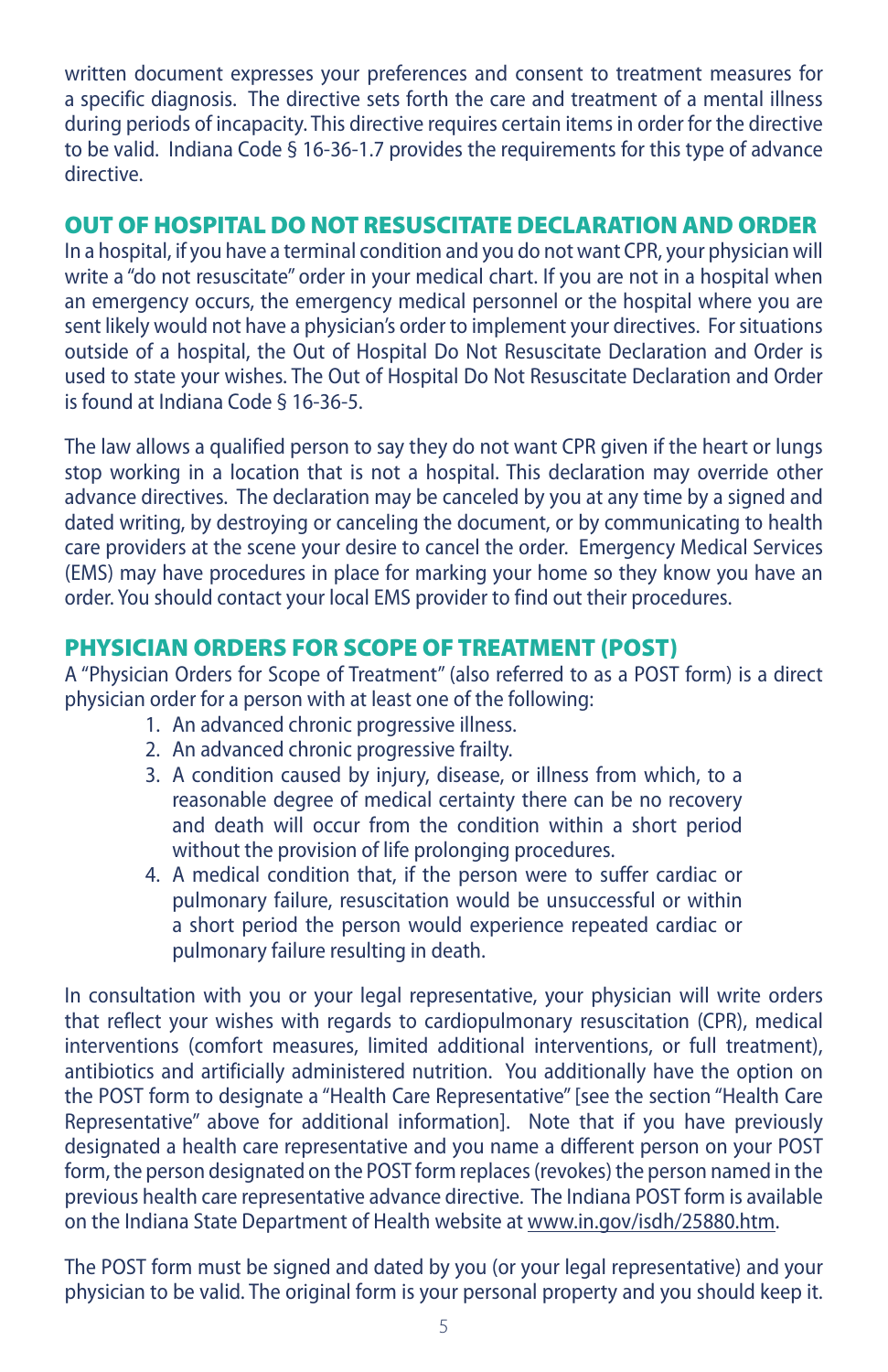Paper, facsimile (fax), or electronic copies of a valid POST form are as valid as the original. Your physician is required to keep a copy of your POST form in your medical record or; if the POST form is executed in a health facility, the facility must maintain a copy of the form in the medical record. The POST form may be used in any health care setting. The Physician Orders for Scope of Treatment statute is found at Indiana Code § 16-36-6.

Executed POST forms may be revoked at any time by any of the following:

- 1. A signed and dated writing by you or your legal representative
- 2. Physical cancellation of destruction of the POST form by you or your legal representative.
- 3. Another individual at the direction of you or your legal representative.
- 4. An oral expression by you or your legal representative of intent to revoke the POST form.

The revocation is effective upon communication of the revocation to a health care provider.

# POWER OF ATTORNEY

A "power of attorney" (also referred to as a "durable power of attorney") is another kind of advance directive. This document is used to grant another person say-so over your affairs. Your power of attorney document may cover financial matters, give health care authority, or both. By giving this power to another person, you give this person your power of attorney. The legal term for the person you choose is "attorney in fact." Your attorney in fact does not have to be an attorney. Your attorney in fact can be any adult you trust. Your attorney in fact is given the power to act for you only in the ways that you list in the document. The document must:

- 1. Name the person you want as your attorney in fact;
- 2. List the situations which give the attorney in fact the power to act;
- 3. List the powers you want to give; and
- 4. List the powers you do not want to give.

The person you name as your power of attorney is not required to accept the responsibility. Prior to executing a power of attorney document, you should talk with the person to ensure that he or she is willing to serve. A power of attorney document may be used to designate a health care representative. Health care powers are granted in the power of attorney document by naming your attorney in fact as your health care representative under the Health Care Consent Act or by referring to the Living Will Act. When a power of attorney document is used to name a health care representative, this person is referred to as your health care power of attorney. A health care power of attorney generally serves the same role as a health care representative in a health care representative advance directive. Including health care powers could allow your attorney in fact to:

- 1. Make choices about your health care;
- 2. Sign health care contracts for you;
- 3. Admit or release you from hospitals or other health facilities;
- 4. Look at or get copies of your medical records; and
- 5. Do a number of other things in your name.

The Indiana Powers of Attorney Act is found at Indiana Code § 30-5. Your power of attorney document must be in writing and signed in the presence of a notary public. You can cancel a power of attorney at any time but only by signing a written cancellation and having the cancellation delivered to your attorney in fact.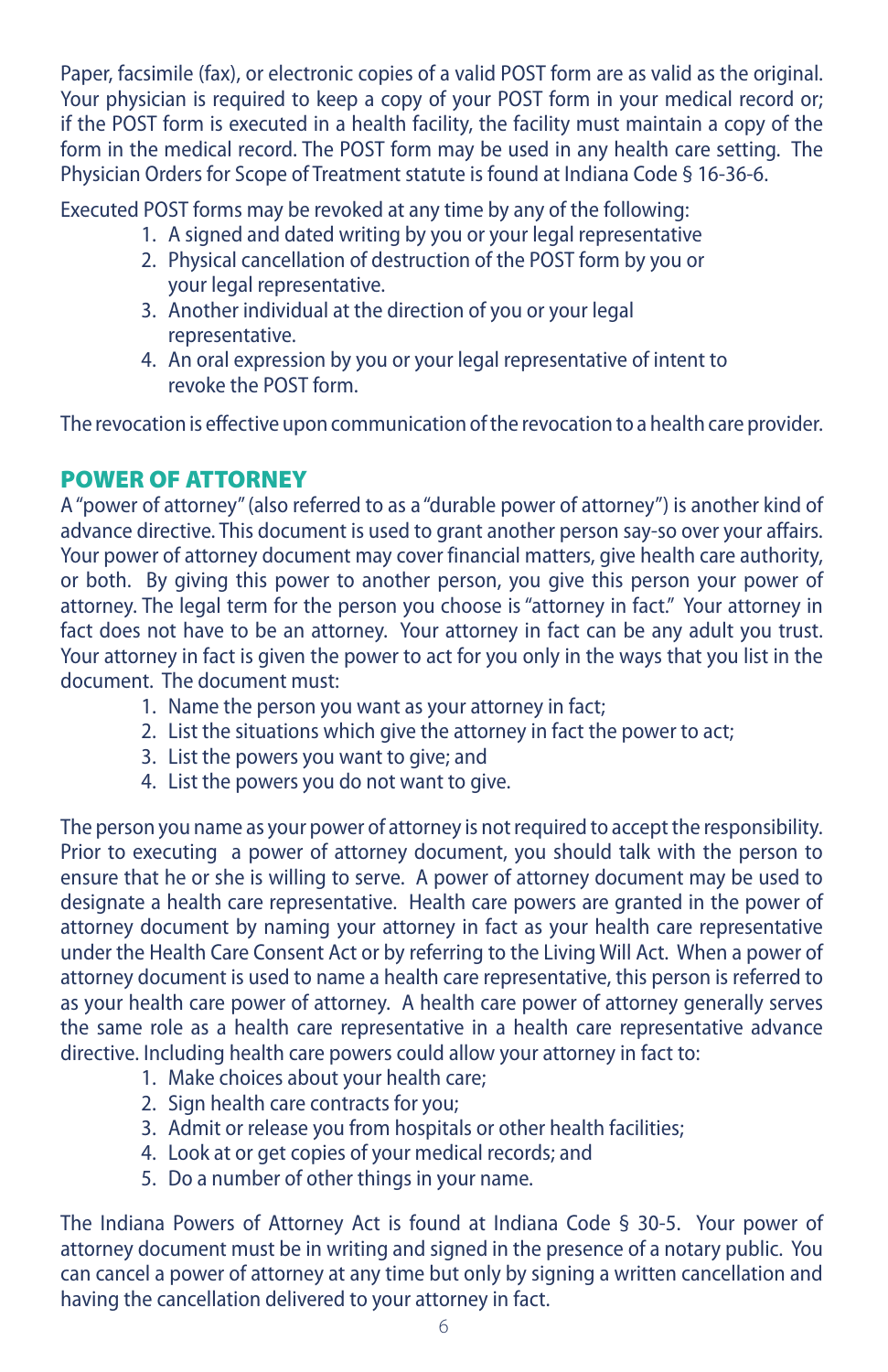# WHICH ADVANCE DIRECTIVE OR DIRECTIVES SHOULD BE USED?

The choice of advance directives depends on what you are trying to do. The advance directives listed above may be used alone or together. Although an attorney is not required, you may want to talk with one before you sign an advance directive. The laws are complex and it is always wise to talk to an attorney about questions and your legal choices. An attorney is often helpful in advising you on complex family matters and making sure that your documents are correctly done under Indiana law. An attorney may be helpful if you live in more than one state during the year. An attorney can advise you whether advance directives completed in another state are recognized in Indiana.

#### CAN I CHANGE MY MIND AFTER I WRITE AN ADVANCE DIRECTIVE?

It is important to discuss your advance directives with your family and health care providers. Your health care wishes cannot be followed unless someone knows your wishes. You may change or cancel your advance directives at any time as long as you are of sound mind. If you change your mind, you need to tell your family, health care representative, power of attorney, and health care providers. You might have to cancel your decision in writing for it to become effective. Always be sure to talk directly with your physician and tell him or her your exact wishes.

#### ARE THERE FORMS TO HELP IN WRITING THESE DOCUMENTS?

Advance directive forms are available from many sources. Most physicians, hospitals, health facilities, or senior citizen groups can provide you with forms or refer you to a source. These groups often have the information on their web sites. You should be aware that forms may not do everything you want done. Forms may need to be changed to meet your needs. Although advance directives do not require an attorney, you may wish to consult with one before you try to write one of the more complex legal documents listed above.

Several of the forms are specified by statute. Those forms may be found on the Indiana State Department of Health (ISDH) Advance Directives Resource Center at www.in.gov/ isdh/25880.htm. The following forms are available on that web site:

- Living Will Declaration
- Life-Prolonging Procedures Declaration
- Out of Hospital Do Not Resuscitate Declaration and Order
- Physician Orders for Scope of Treatment (POST)

# WHAT SHOULD I DO WITH MY ADVANCE DIRECTIVE IF I CHOOSE TO HAVE ONE?

Make sure that your health care representative, immediate family members, physician, attorney, and other health care providers know that you have an advance directive. Be sure to tell them where it is located. You should ask your physician and other health care providers to make your advance directives part of your permanent medical chart. If you have a power of attorney, you should give a copy of your advance directives to your attorney in fact. You may wish to keep a small card in your purse or wallet that states that you have an advance directive, where it is located, and who to contact for your attorney in fact or health care representative, if you have named one.